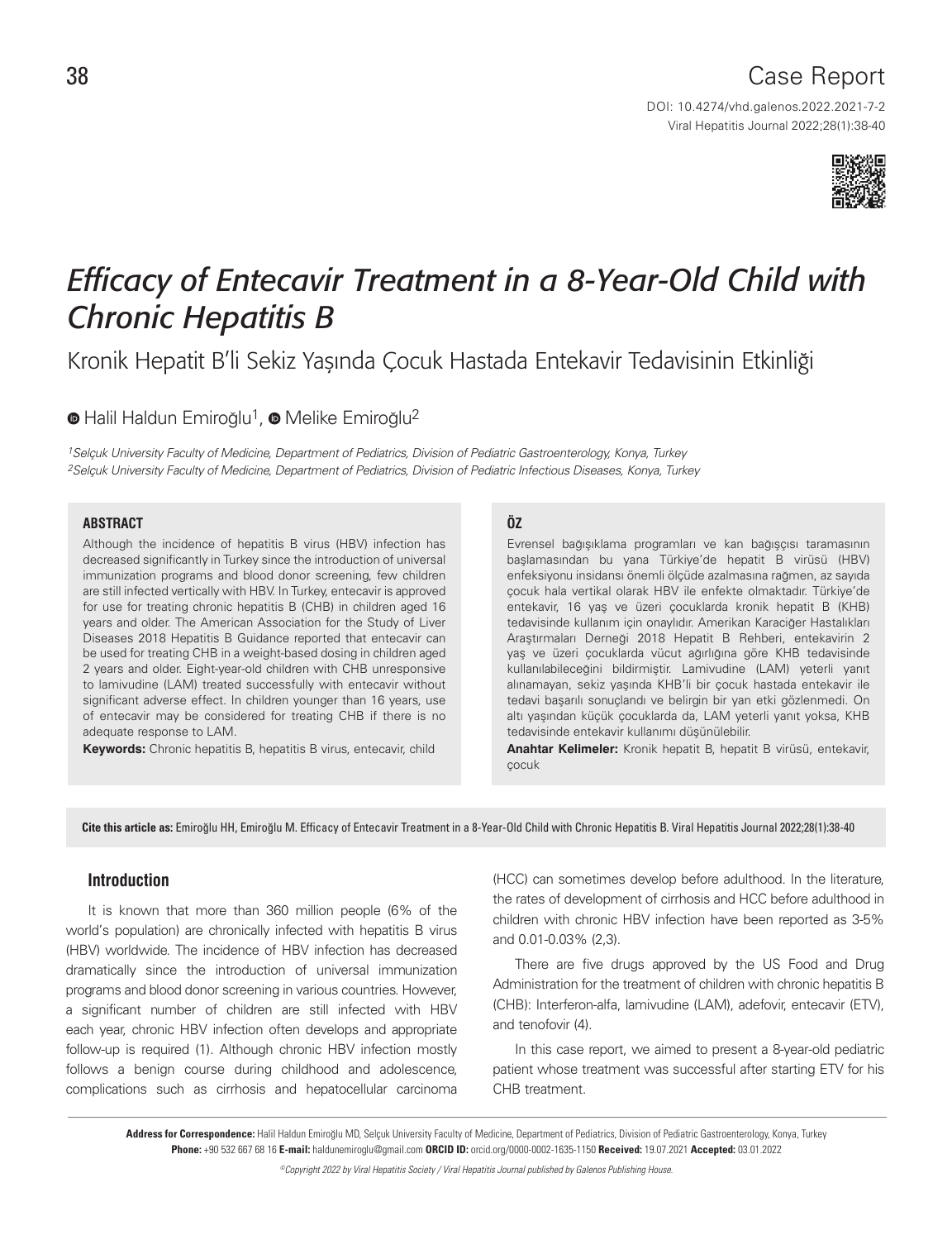### **Case Report**

A 4.5-year-old boy was admitted to the pediatric gastroenterology outpatient clinic with hepatitis B surface antigen (HBsAg) positive (quantitative HBsAg 468.9 IU/mL), very high hepatitis B virus (HBV)-DNA level (>10<sup>7</sup> IU/mL), and persistently normal alanine aminotransferase (ALT) levels [upper limit of normal (ULN) approximately 40 IU/L]. According to the The European Association for the Study of the Liver 2017 guideline, the patient was diagnosed with hepatitis B e antigen (HBeAg)-positive chronic HBV infection (previously termed "immune tolerant" phase) (5). From his previous history, we learned that her mother had HBeAg positive chronic HBV infection and was given both the vaccine and hepatitis B immunoglobulin (HBIG) within 12-24 hours after birth.

At the age of 6.5-year-old, serum ALT levels began to exceed 2 times the ULN. All other possible causes of elevated serum ALT levels were investigated and excluded. We decided that he passed into HBeAg-positive CHB phase because of the presence of serum HBeAg positive, high HBV-DNA levels and high ALT. Since most patients may enter the HBeAg-negative infection phase by representing spontaneous HBeAg seroconversion and HBV-DNA suppression, we followed his for 6 months without liver biopsy, with monitoring serum HBeAg, ALT, and HBV-DNA levels for every months. However serum HBeAg positivity, high HBV-DNA levels and high ALT persisted for 6 months, then liver biopsy performed. In the histology activity index examination performed according to the Ishak grading and staging system, moderate liver necroinflammation (grade: 8) and fibrosis (stage: 2) were detected. When he was 8-year-old, LAM (3 mg/kg/day) was started for the treatment of CHB. Although serum ALT levels returned to normal limits (biochemical response), it was considered appropriate to switch to another oral antiviral agent from LAM, since the HBV-DNA level was measured as 154,000 IU/mL at the 24<sup>th</sup> week of antiviral treatment. Because of there was no other approved antiviral drug in this age group, switching to another drug was not considered at that time. At the 13<sup>th</sup> month of LAM treatment, serum HBV-DNA level was found to be 3120 IU/mL. However, at that time, the American Association for the study of liver diseases (AASLD) 2018 Hepatitis B Guidance was published. Since it was reported that ETV can be used in children aged 2 years and older in the AASLD 2018 Hepatitis B Guidance, it was planned to switch from LAM to ETV for the treatment of CHB. Written consent from his parent and approval from the Republic of Turkey Ministry of Health Turkish Medicines and Medical Devices Institution (REİYS-2019-02-171344) were obtained before ETV was started for the treatment of CHB. When he was 8-year-old, ETV was started at 0.5 mg/day on a weight basis as recommended in the AASLD 2018 Hepatitis B Guidance. The serum HBV-DNA level was still detectable despite a decrease of  $>1$  log<sub>10</sub> IU/mL 12 months after the start of ETV therapy (partial virological response). Approximately 2 years after initiation of ETV therapy, loss of HBeAg and anti-HBe seroconversion (serological response) occurred with undetectable serum HBV-DNA. No adverse reaction related to ETV was observed in our patient since the beginning of the treatment. If the patient's HBeAg seroconversion and serum undetectable HBV-DNA remain stable, we will plan to discontinue ETV therapy after at least 12 months of consolidation therapy is completed.

# **Discussion**

When both vaccine and HBIG are administered to newborns of HBeAg positive mothers within 12-24 hours after birth, 90% protection can be achieved. In newborns of HBeAg negative mothers, the protection rate rises up to 98% (6,7,8). In her previous history, our patient's mother had HBeAg positive chronic HBV infection and there was transmission despite properly vaccination and HBIG administration.

In Turkey, treatment with 3 oral antiviral drugs has been approved when starting treatment for children aged 2-18 years with CHB: LAM, ETV and tenofovir. LAM is used from 2 years of age as recommended in the guideline published by the AASLD in 2018. Tenofovir can be used in children aged 12 years and older, as recommended in the 2013 guideline published by The European Society of Pediatric Gastroenterology, Hepatology and Nutrition (ESPGHAN) (4) and the AASLD 2018 Hepatitis B Guidance (9). ETV is used for the treatment of CHB in children aged 16 years and older, as recommended in the ESPGHAN guideline published in 2013 (4). According to the Turkish Health Practice Communiqué, if the HBV-DNA level is above 50 IU/mL at week 24, it is possible to switch to another oral antiviral agent. In the AASLD 2018 Hepatitis B Guidance, it was reported that ETV can be used from the age of 2 years (9). While our patient was at the 24<sup>th</sup> week of LAM treatment, his HBV-DNA level was found to be 154.000 IU/mL, therefore it was deemed appropriate to switch to ETV.

To the best of our knowledge, this is the first report in Turkey on the use of ETV in a 8-year-old child.

We think that ETV can be used as an alternative antiviral agent to LAM in children with CHB in Turkey, even if they are younger than 16 years of age.

#### **Ethics**

**Informed Consent:** It was obtained.

**Peer-review:** Externally peer-reviewed.

#### **Authorship Contributions**

Concept: H.H.E., M.E., Design: H.H.E., M.E., Data Collection or Processing: H.H.E., M.E., Analysis or Interpretation: H.H.E., M.E., Literature Search: H.H.E., Writing: H.H.E.

**Conflict of Interest:** No conflict of interest was declared by the authors.

**Financial Disclosure:** The authors declared that this study received no financial support.

#### **References**

- 1. Paganelli M, Stephenne X, Sokal EM. Chronic hepatitis B in children and adolescents. J Hepatol. 2012;57:885-896.
- 2. Chang MH, Hsu HY, Hsu HC, Ni YH, Chen JS, Chen DS. The significance of spontaneous hepatitis B e antigen seroconversion in childhood: with special emphasis on the clearance of hepatitis B e antigen before 3 years of age. Hepatology. 1995;22:1387-1392.
- 3. Chang MH, Chen TH, Hsu HM, Wu TC, Kong MS, Liang DC, Ni YH, Chen CJ, Chen DS; Taiwan Childhood HCC Study Group. Prevention of hepatocellular carcinoma by universal vaccination against hepatitis B virus: the effect and problems. Clin Cancer Res. 2005;11:7953-7957.